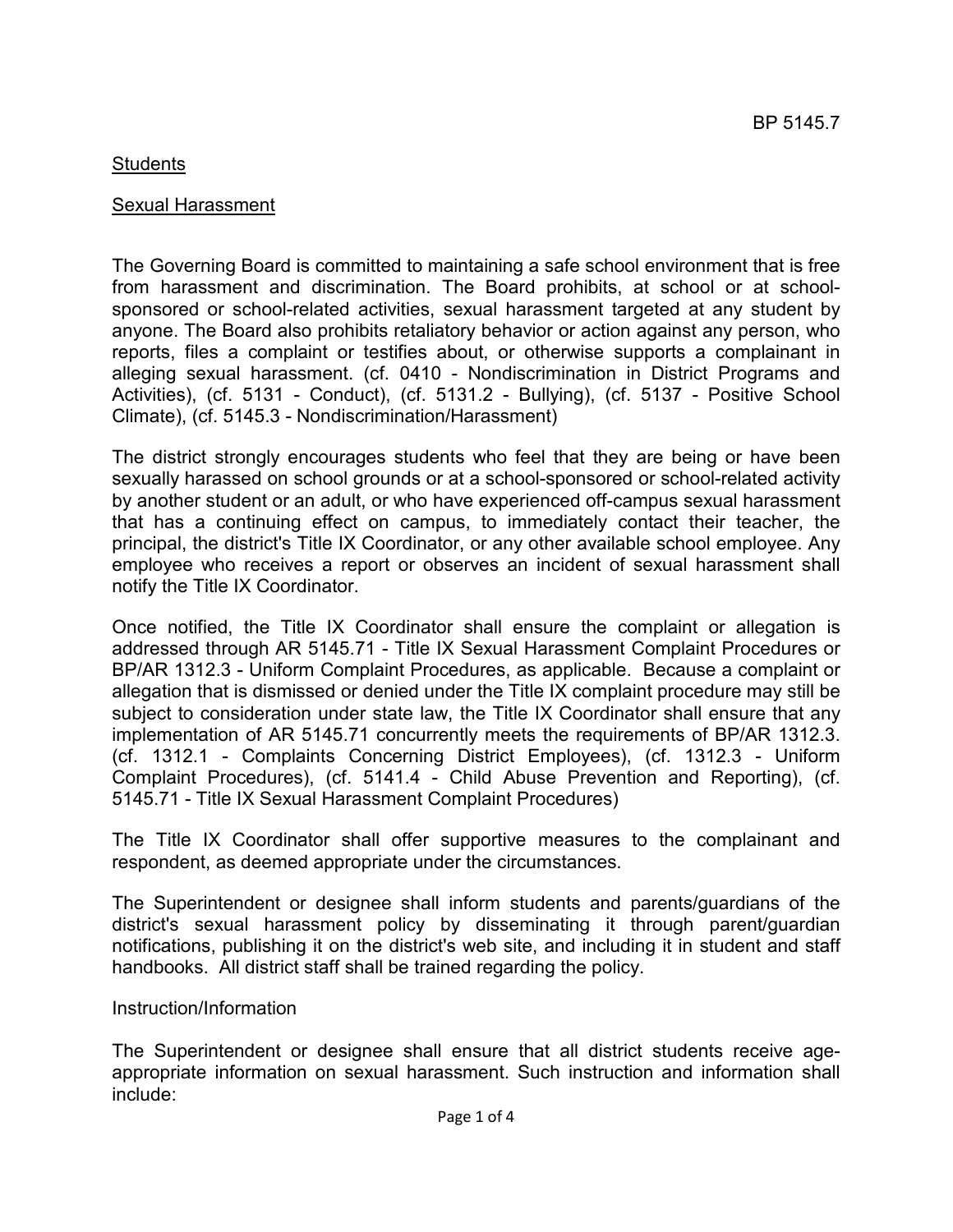# Sexual Harassment (continued)

- 1. What acts and behavior constitute sexual harassment; including the fact that sexual harassment could occur between people of the same sex and could involve sexual violence
- 2. A clear message that students do not have to endure sexual harassment under any circumstance
- 3. Encouragement to report observed incidents of sexual harassment even when the alleged victim of the harassment has not complained
- 4. A clear message that student safety is the district's primary concern, and that any separate rule violation involving an alleged victim or any other person reporting a sexual harassment incident will be addressed separately and will not affect the manner in which the sexual harassment complaint will be received, investigated, or resolved
- 5. A clear message that, regardless of a complainant's noncompliance with the writing, timeline, or other formal filing requirements, every sexual harassment allegation that involves a student, whether as the complainant, respondent, or victim of the harassment, shall be investigated and action shall be taken to respond to harassment, prevent recurrence, and address any continuing effect on students
- 6. Information about the district's procedures for investigating complaints and the person(s) to whom a report of sexual harassment should be made
- 7. Information about the rights of students and parents/guardians to file a civil or criminal complaint, as applicable, including the right to file a civil or criminal complaint while the district investigation of a sexual harassment complaint continues
- 8. A clear message that, when needed, the district will implement supportive measures to ensure a safe school environment for a student who is the complainant or victim of sexual harassment and/or other students during an investigation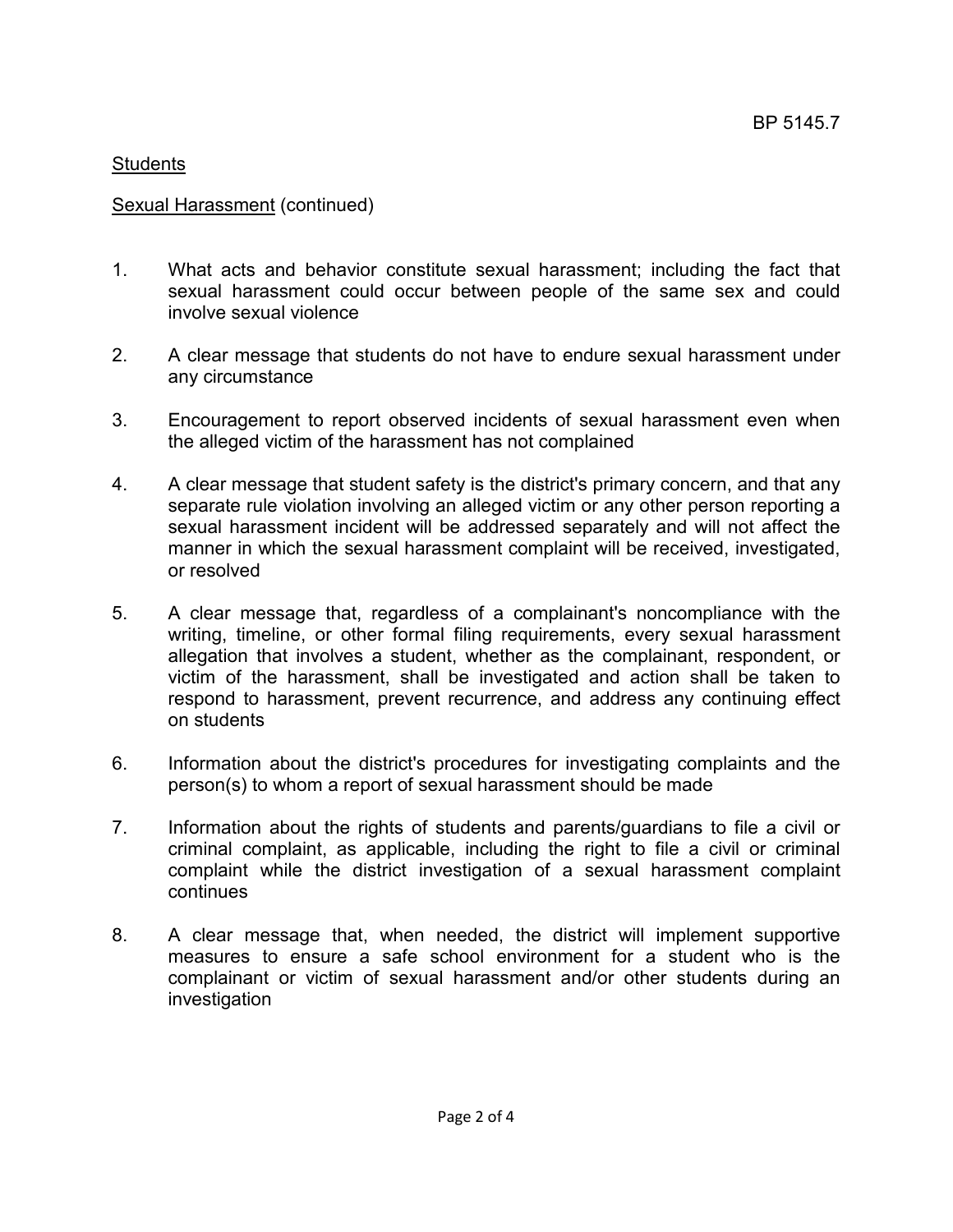### Sexual Harassment (continued)

#### Disciplinary Actions

Upon completion of an investigation of a sexual harassment complaint, any student found to have engaged in sexual harassment or sexual violence in violation of this policy shall be subject to disciplinary action. For students in grades 4-12, disciplinary action may include suspension and/or expulsion, provided that, in imposing such discipline, the entire circumstances of the incident(s) shall be taken into account. (cf. 5144 - Discipline), (cf. 5144.1 - Suspension and Expulsion/Due Process), (cf. 5144.2 - Suspension and Expulsion/Due Process (Students with Disabilities))

Upon investigation of a sexual harassment complaint, any employee found to have engaged in sexual harassment or sexual violence toward any student shall be subject to disciplinary action, up to and including dismissal, in accordance with law and the applicable collective bargaining agreement. (cf. 4117.7/4317.7 - Employment Status Report), (cf. 4118-Dismissal / Suspension/Disciplinary Action), (cf. 4119.11/ 4219.11/4319.11 - Sexual Harassment), (cf. 4218 - Dismissal/Suspension/Disciplinary Action)

#### Record-Keeping

In accordance with law and district policies and regulations, the Superintendent or designee shall maintain a record of all reported cases of sexual harassment to enable the district to monitor, address, and prevent repetitive harassing behavior in district schools. (cf. 3580 - District Records)

| Legal Reference:      |                                                                      |
|-----------------------|----------------------------------------------------------------------|
| <b>EDUCATION CODE</b> |                                                                      |
| 200-262.4             | Prohibition of discrimination on the basis of sex                    |
| 48900                 | Grounds for suspension or expulsion                                  |
| 48900.2               | Additional grounds for suspension or expulsion; sexual<br>harassment |
| 48904                 | Liability of parent/guardian for willful student misconduct          |
| 48980                 | Notice at beginning of term                                          |
| 48985                 | Notices, report, statements and records in primary language          |